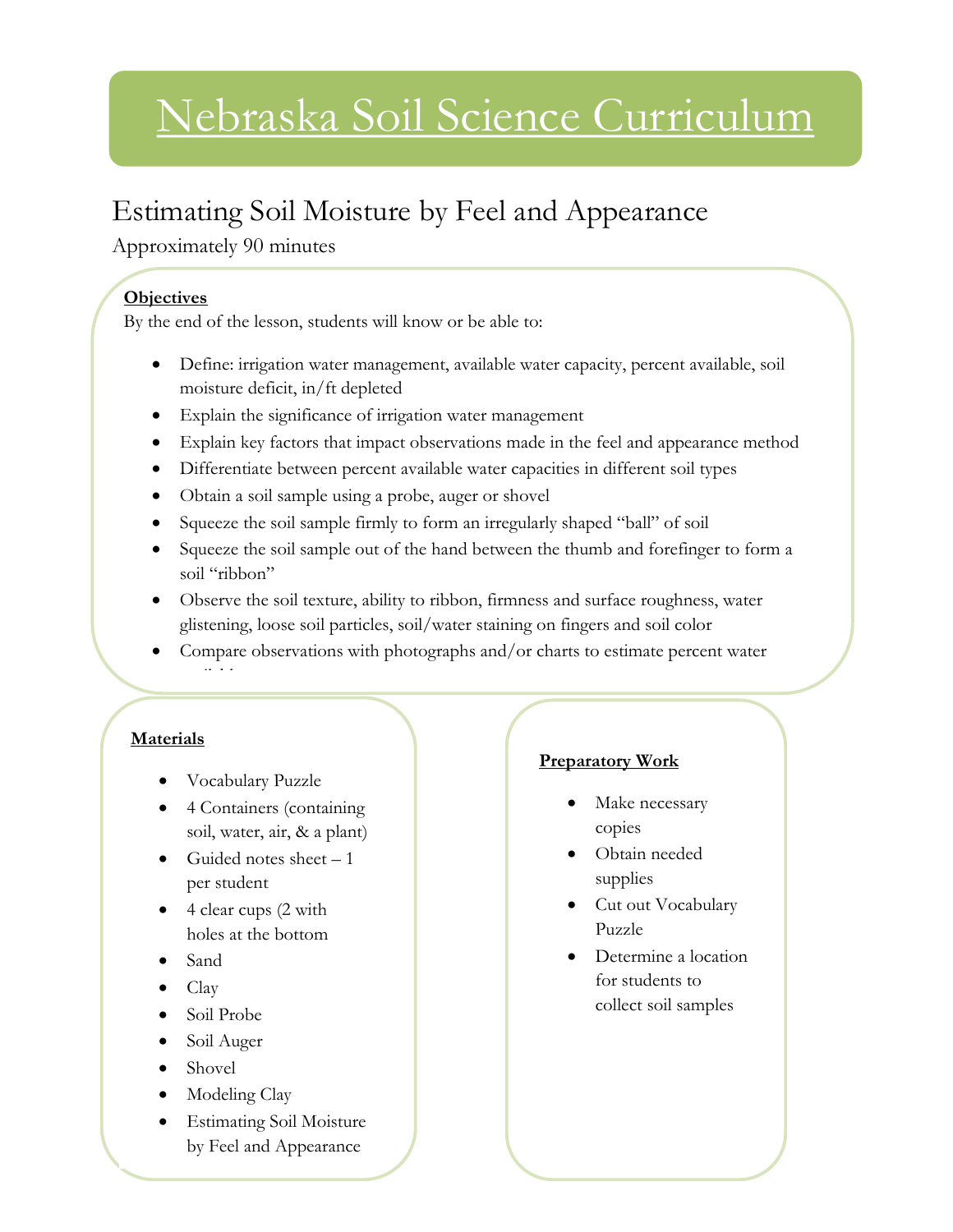#### Enroll the Participants – Approximately 5 minutes

l

Place four containers containing water, a plant, soil, and air in the front of the classroom. Give the students about 1 minute to discuss what these four things have in common with a partner. After a short time, request students to share their ideas with the class. Explain to students that, in this lesson, we will discover the importance of managing the air and water in soil to benefit plant growth.

Provide the Experience – Define irrigation water management, available water capacity, percent available, soil moisture deficit, and in/ft depleted – Approximately 5 minutes

Vocabulary Puzzle: Cut the vocabulary puzzles into enough pieces so each student has once piece. *Note: Students each needs one puzzle piece, not one piece of each puzzle.* Randomly hand out a puzzle piece to each student. Instruct students to find the other students with pieces to their puzzle and assemble their key word. Once each puzzle is assembled, instruct students to become familiar with the definition on their puzzle. Have each group share their vocabulary term and its definition with the class.

Label the Information – Approximately 3 minutes

Instruct students to capture the definitions of each of the following terms in their guided notes sheet.

- Irrigation water management: applying water according to crop needs in an amount that can be stored in the plant root zone of the soil
- Available water capacity: the amount of water that a soil can store that is available for use by plants
- Percent available: currently available soil moisture as a percent of available water capacity
- Soil moisture deficit: the amount of water in a soil that can be readily absorbed by plant roots of most crops
- in/ft depleted: inches of water currently needed to refill a foot of soil to field capacity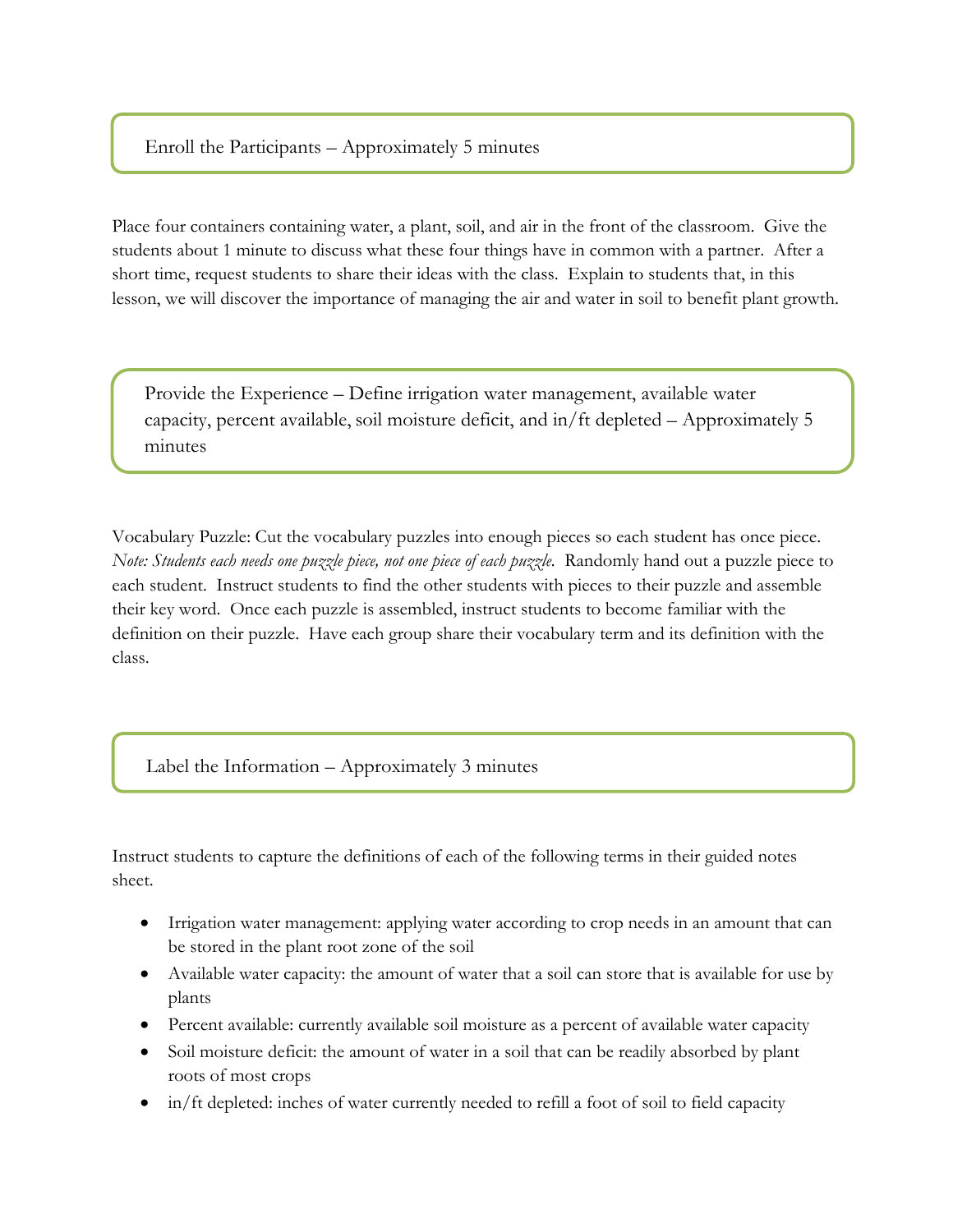Demonstrate the Relevance – Approximately 2 minutes

Explain to students that these terms will be key throughout this lesson so it is important to have a basic understanding to be built upon later.

Provide the Experience – Explain the significance of irrigation water management – Approximately 5 minutes

Lead a brief discussion on irrigation and water usage. Consider discussing management of the Ogallala Aquifer, the recent drought, or local irrigation water issues.

Pose the question to students, "Why is it important to manage irrigation water?" Look for answers such as water conservation, cost of water, sustainability, benefits to crops, use by other agronomic inputs, etc.

Label the Information – Approximately 5 minutes

Encourage students to capture the significance of irrigation water management in their guided notes. Guide them through a brief conversation about each of these points as they are capturing the information.

Determines:

- How much water is available for plant use
- When to irrigate
- How much irrigation water to apply
- Conserves soil and irrigation water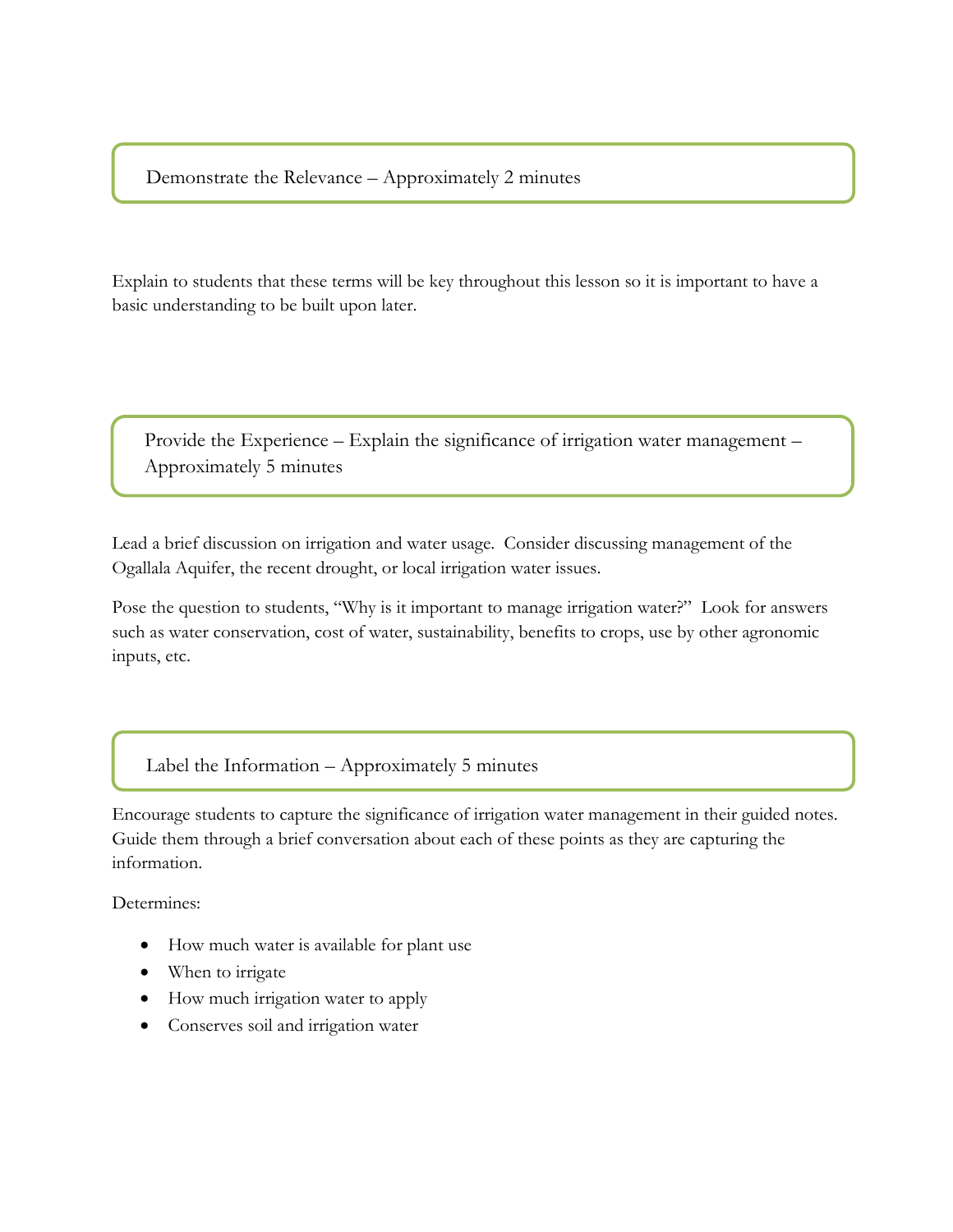#### Demonstrate the Relevance – time varies

Guide students through a class discussion on irrigation water management. Elicit personal experiences about irrigation water management from students, these could be related to production agriculture, a flower or vegetable garden, or even turf grass in their yard.

Provide the Experience – Differentiate between percent available water capacities in different soil types – Approximately 5 minutes

Poke several small holes in the bottom of two clear cups. Fill one about half way with sand and the other with clay. Place each cup over another cup or container to catch leaching water. Add equal amounts of water to each cup of soil and observe. Encourage students to watch the water as it percolates through the soil. After a few minutes, measure the amount of water in the bottom containers.

*Note: This could also be demonstrated with several different sponges with a variety of pore sizes. Determine how much water each sponge can hold and compare the results.* 

#### Label the Information

Instruct students to record their observations in their guided notes sheet.

| Soil Texture | Percolation<br>Speed | Water filtered<br>completely through<br>cup | Water that<br>remained on top of<br>the sample | Other observations |
|--------------|----------------------|---------------------------------------------|------------------------------------------------|--------------------|
| Sand         |                      |                                             |                                                |                    |
| Clay         |                      |                                             |                                                |                    |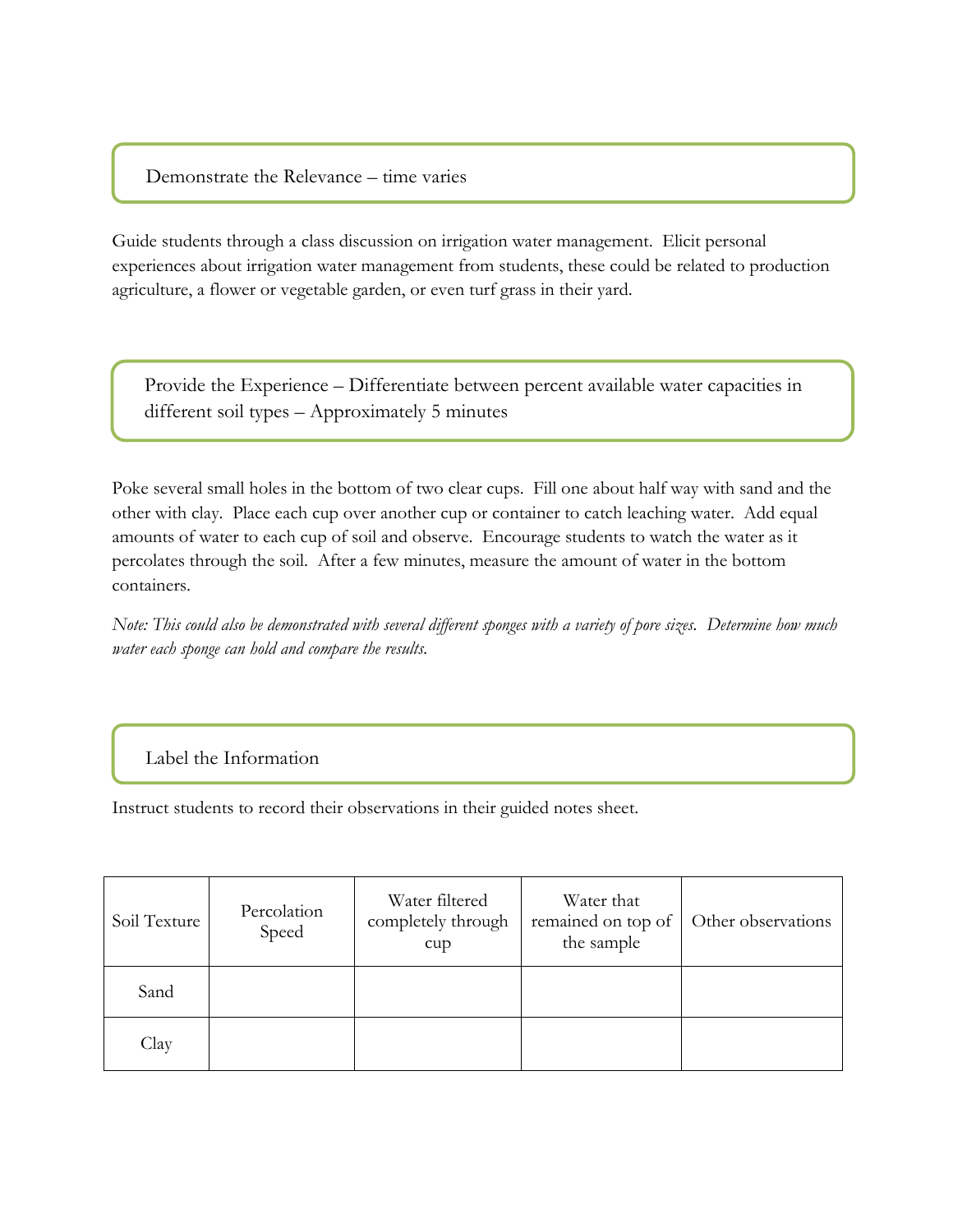#### Demonstrate the Relevance

Encourage students to complete the review questions for this demonstration in their guided notes with a partner. After a few minutes, guide the class through a discussion of their answers.

- What are the differences in filtration of sand and clay?
- Why do these differences exist (consider pore space)?
- How does this demonstration relate to available water capacity?

Provide the Experience – Obtain a soil sample– Approximately 2 minutes

Show students a soil probe, auger, and a shovel. Ask students what these tools are used for; look for the answer collecting soil samples.

Label the Information – Approximately 5 minute

Introduce students to each of these tools and briefly explain how each tool is used. Encourage students to draw a picture of the tool and a description in their guided notes. Consider demonstrating proper use of each tool.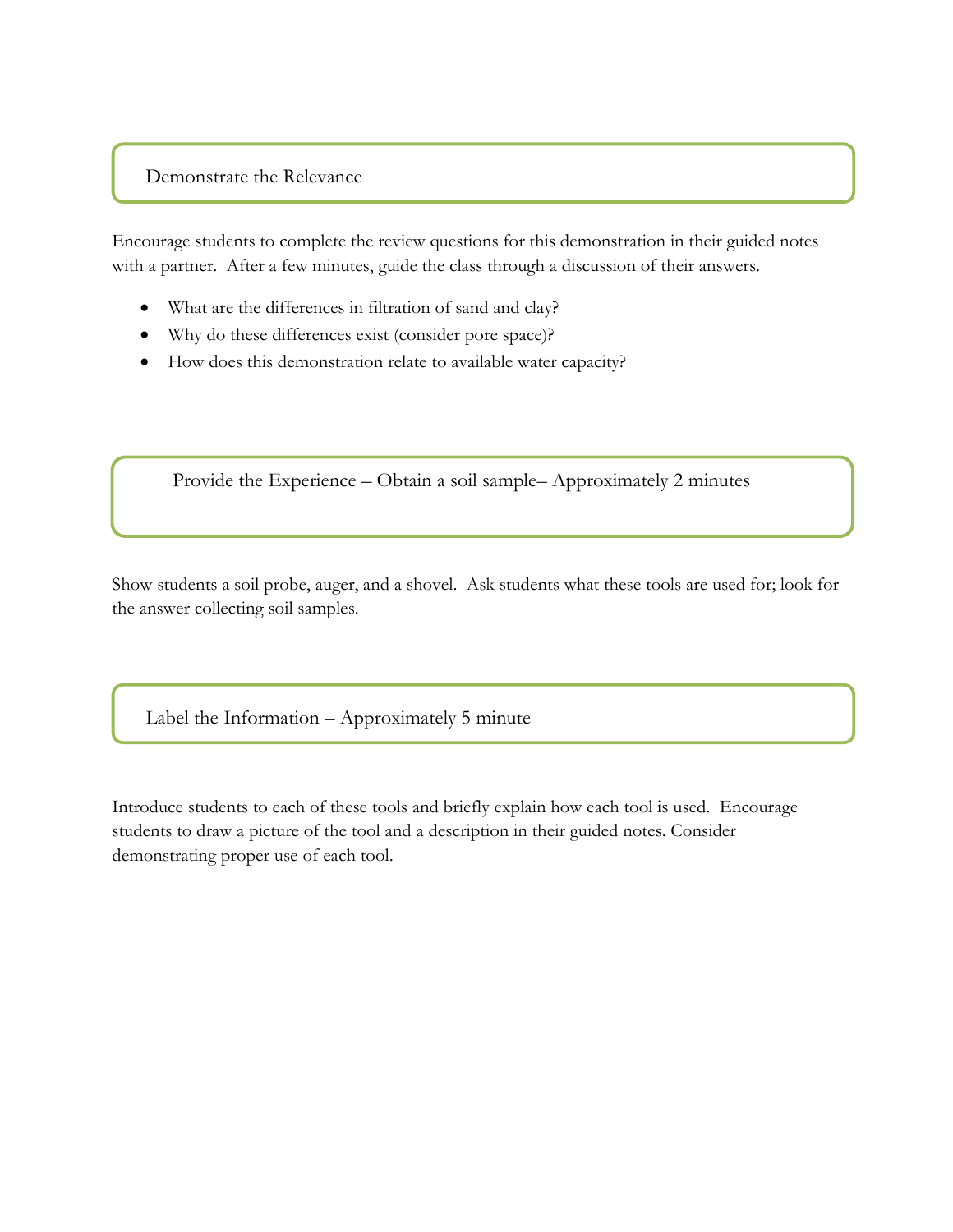#### Demonstrate the Relevance – time varies

Allow students to collect soil samples that will be used later in the lesson using a shovel, auger, and soil probe. Encourage students to use each tool and collect samples at various locations and at various depths. When collecting samples instruct students to place their sample in a bucket or bag and label their sample with location of the sample.

Provide the Experience – Estimate soil moisture and texture by feel and appearance and explain key factors that impact observations – Approximately 10 minutes

Give each student a small portion of modeling clay or play-doh and have them follow along as you demonstrate the process of estimating soil moisture and texture by feel and appearance.

- 1. Squeeze the sample firmly in your hand several times to form an irregularly shaped "ball".
- 2. Squeeze the soil sample out or your hand between thumb and forefinger to form a ribbon.
- 3. Observe texture, ability to ribbon, firmness and surface roughness of ball, water glistening, loose soil particles, soil/water staining on fingers, and soil color.

Allow students to practice this process with the clay several times. Observe individual students and offer guidance through this process.

Label the Information – Approximately 5 minutes

Instruct students to write the step by step instructions for estimating soil moisture and texture by feel and appearance in their guided notes.

Also discuss and encourage students to record key factors that impact observations made in the feel and appearance method:

- Rock fragments
- Organic matter
- Bulk density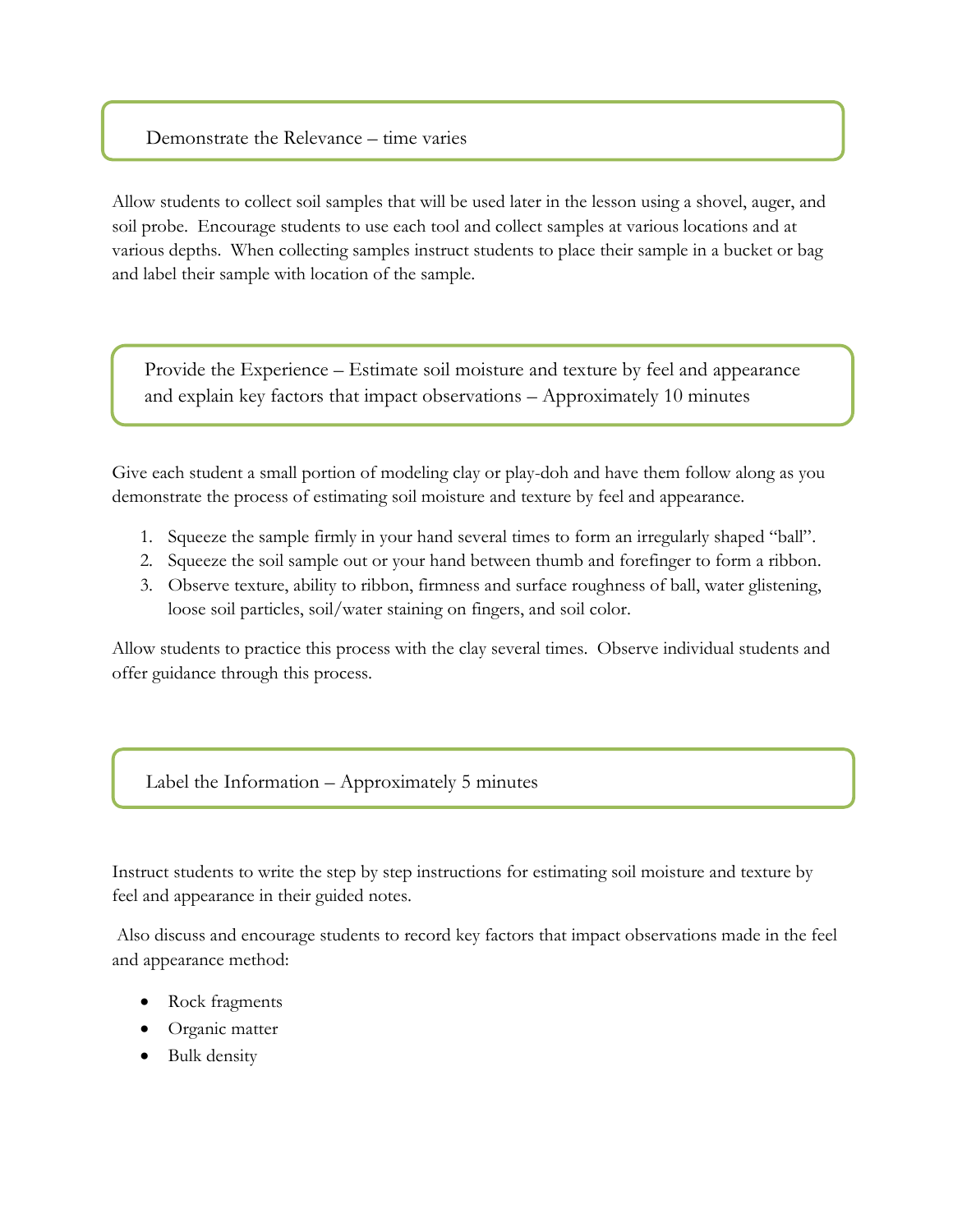#### Demonstrate the Relevance – time varies

Using the collected soil samples instruct students to test various soils for soil texture and soil moisture.

Guide students through the "Texture by Feel Procedure" graphic to determine soil texture. Encourage students to work with a partner using the same soil to discuss while working to determine soil texture.

Using the "Estimating Soil Moisture by Feel and Appearance" guide, encourage students to work with a partner and several soil samples to determine the available water capacity.

Review the Content – Approximately 5 minutes

Instruct students to complete the "Learned what? So what? Now what?" chart in their guided notes. After a few minutes allow students to work in small groups to add to their chart. As students are working listen to their conversations and select a few a key concepts being discussed and ask those students to share their information aloud with the group.

Celebrate Student Success – Approximately 2 minutes

Thank students for their participation and willingness to get dirty to discover more about soil. Congratulate students on their ability to collect soil samples, and determine soil texture and soil moisture by feel and appearance. Explain that this skill will be important in the land evaluation competition to identify soil texture and permeability.

Take a few minutes to preview the next lesson.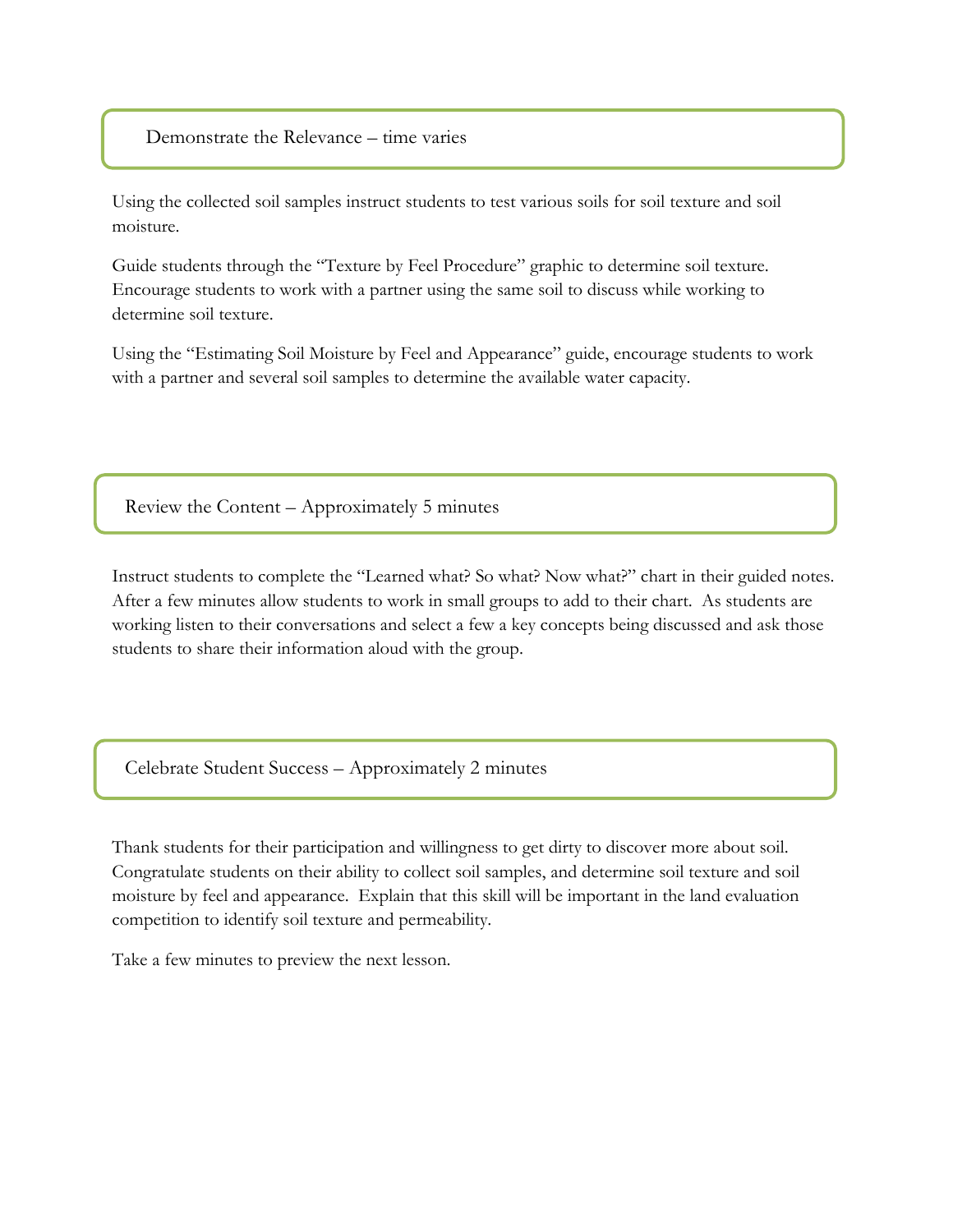## Guided Notes: Estimating Soil Moisture by Feel and Appearance?

Notes Completed by:\_\_\_\_\_\_\_\_\_\_\_\_\_\_\_\_\_\_\_\_\_\_\_\_\_\_\_\_

Irrigation water management:

Available water capacity:

Percent available:

Soil moisture deficit:

in/ft depleted:

Why is irrigation water management important?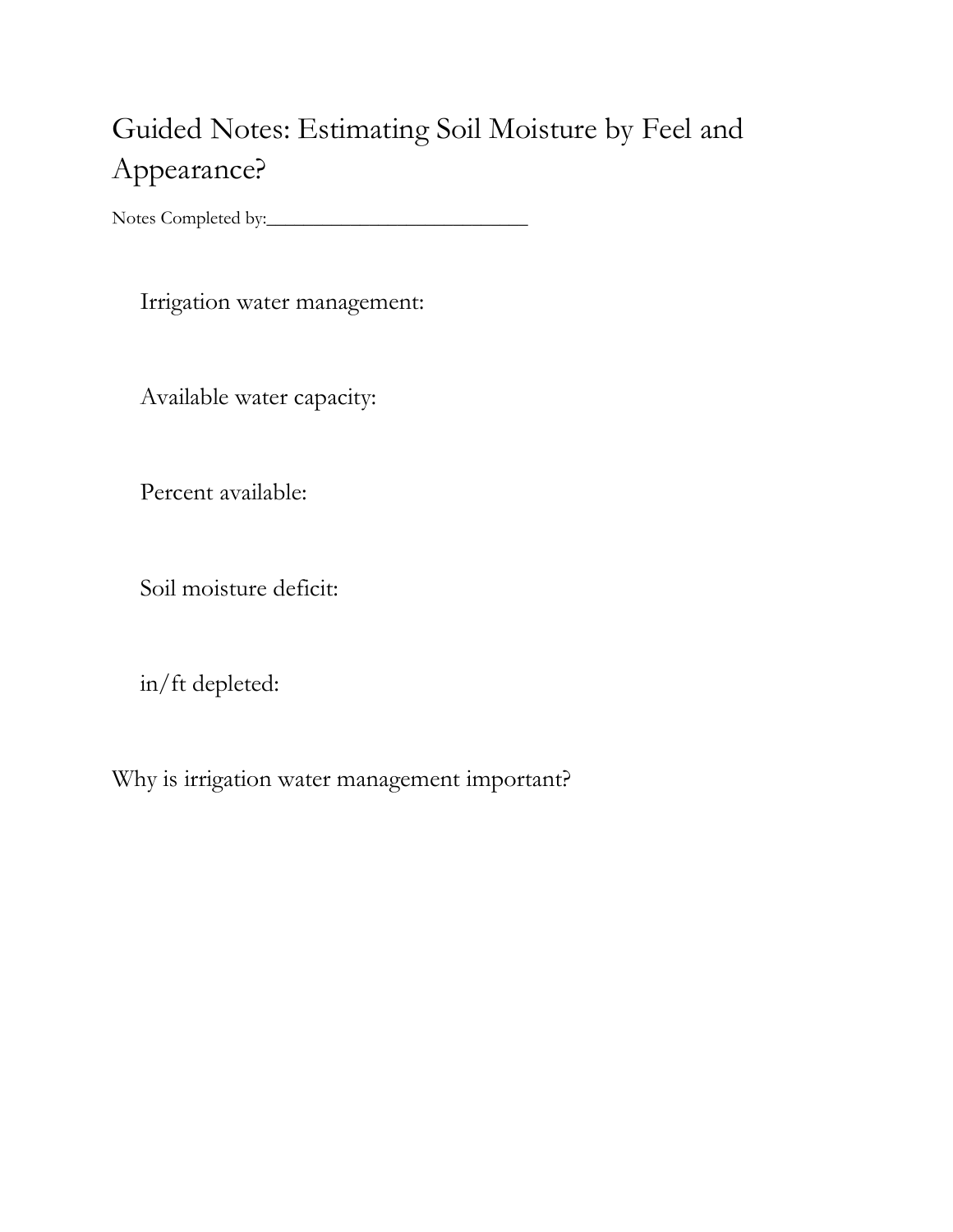### Percent Available Water Capacity

| Soil Texture | Percolation<br>Speed | Water filtered<br>completely through<br>cupp | Water that<br>remained on top of<br>the sample | Other observations |
|--------------|----------------------|----------------------------------------------|------------------------------------------------|--------------------|
| Sand         |                      |                                              |                                                |                    |
| Clay         |                      |                                              |                                                |                    |

What are the differences in filtration of sand and clay?

Why do these differences exist (consider pore space)?

How does this demonstration relate to available water capacity?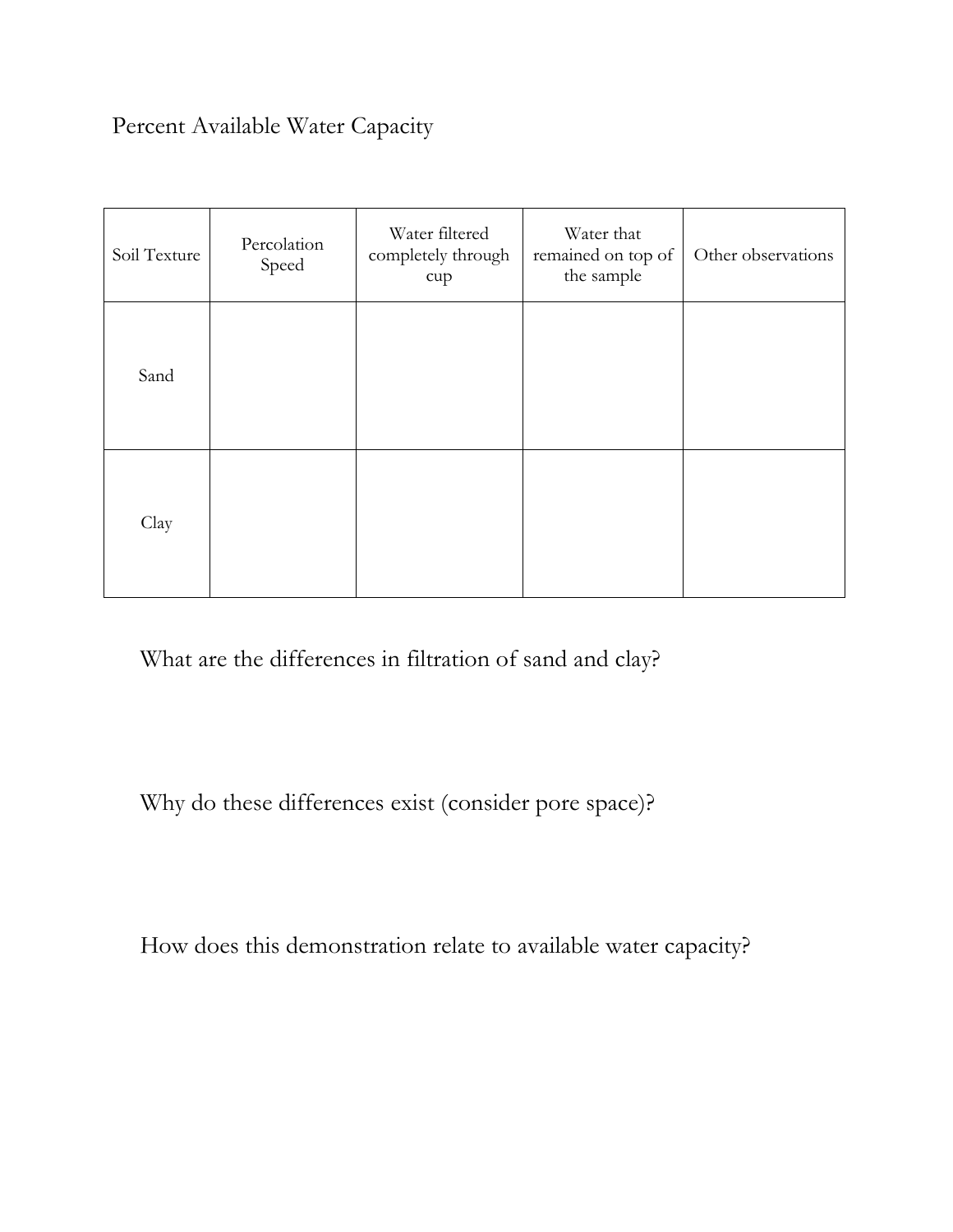Collecting a Soil Sample:

Soil Probe

Soil Auger

Shovel

Feel and Texture Method:

1.

- 2.
- 3.

Factors that impact observations in feel and texture method: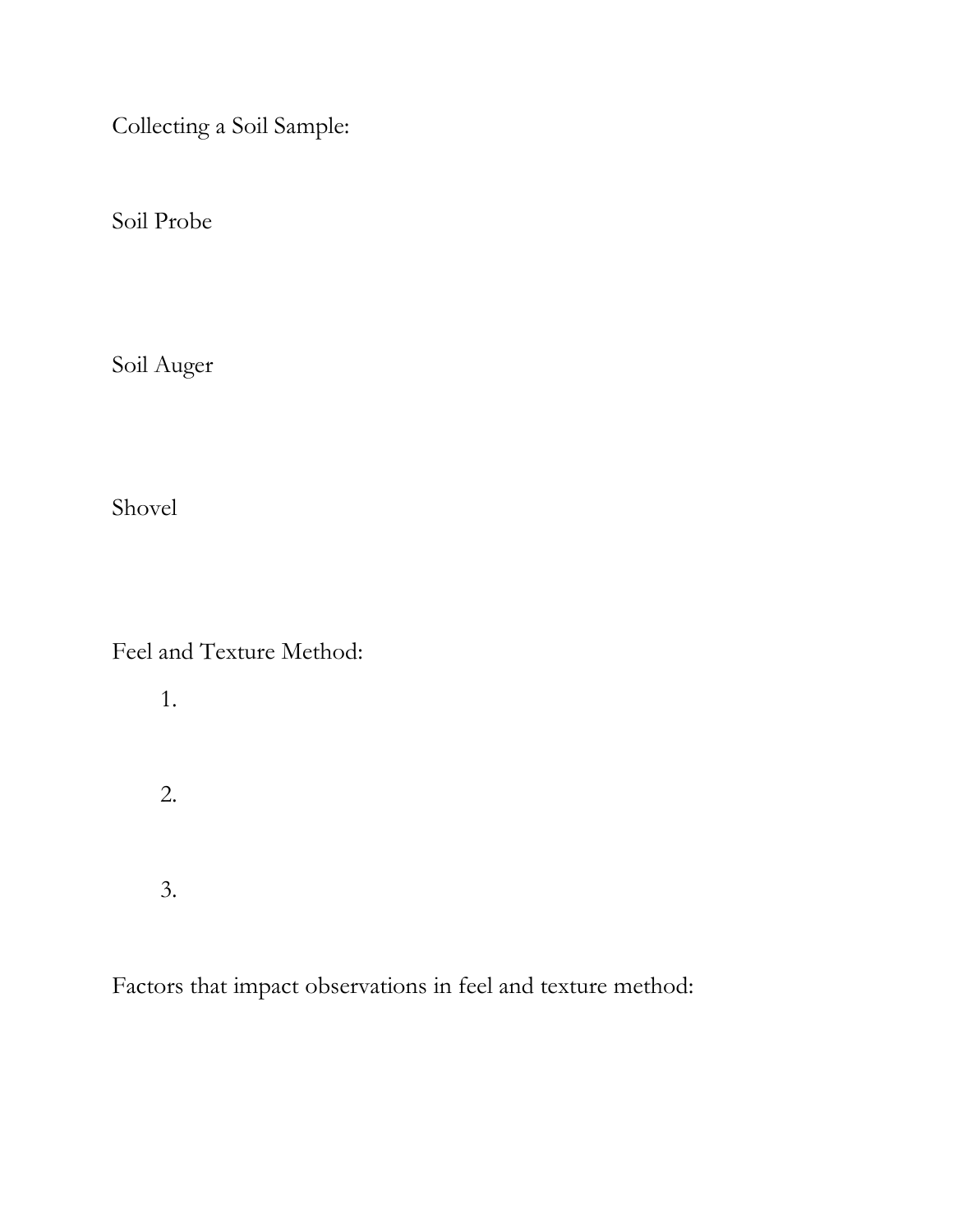